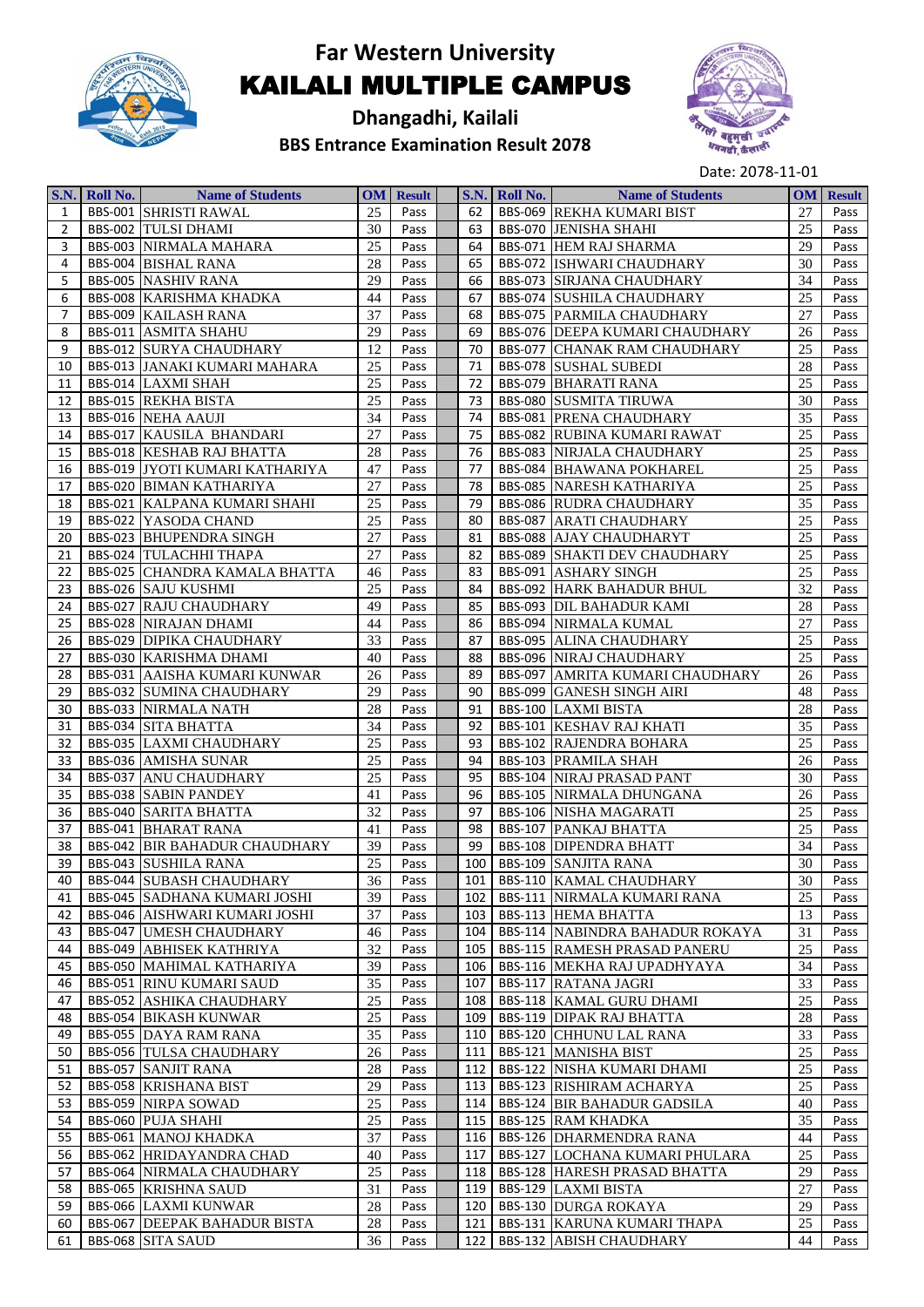

**Dhangadhi, Kailali BBS Entrance Examination Result 2078**



|     | S.N. Roll No. | <b>Name of Students</b>               |    | <b>OM</b> Result |       | S.N. Roll No. | <b>Name of Students</b>                | <b>OM</b> | <b>Result</b> |
|-----|---------------|---------------------------------------|----|------------------|-------|---------------|----------------------------------------|-----------|---------------|
| 123 |               | <b>BBS-133 MAHENDRA BAHADUR THAPA</b> | 25 | Pass             | 184   |               | <b>BBS-194 AMRITA CHAUDHARY</b>        | 30        | Pass          |
| 124 |               | BBS-134 GOVINDA UPADHYAYA             | 32 | Pass             | 185   |               | <b>BBS-195 KRISHNA MAHARA</b>          | 45        | Pass          |
| 125 |               | <b>BBS-135 CHADANI BOHARA</b>         | 25 | Pass             | 186   |               | <b>BBS-196 LAXMAN SINGH SAUD</b>       | 39        | Pass          |
| 126 |               | <b>BBS-136 BHUBANESORI BINADI</b>     | 25 | Pass             | 187   |               | <b>BBS-197 GANESH THAKULLA</b>         | 51        | Pass          |
| 127 |               | <b>BBS-137 RAM PRABESH RANA</b>       | 48 | Pass             | 188   |               | <b>BBS-198 SANTOSH KU. CHAUDHARY</b>   | 34        | Pass          |
| 128 |               | <b>BBS-138 KRITIKA CHAUDHARY</b>      | 30 | Pass             | 189   |               | BBS-199 LAXMI JOSHI                    | 30        | Pass          |
| 129 |               | <b>BBS-139 JYOTI CHAUDHARY</b>        | 33 | Pass             | 190   |               | <b>BBS-200 BHAWANA JOSHI</b>           | 35        | Pass          |
| 130 |               | <b>BBS-140 REKHA KUMARI DHAMI</b>     | 31 | Pass             | 191   |               | <b>BBS-201 PRATIVA JOSHI</b>           | 40        | Pass          |
| 131 |               | <b>BBS-141 ABISHEK GAUTAM</b>         | 32 | Pass             | 192   |               | <b>BBS-202 GIRI RAJ BHATTA</b>         | 37        | Pass          |
| 132 |               | <b>BBS-142 ROSHAN JOSHI</b>           | 39 | Pass             | 193   |               | <b>BBS-203 CHET RAJ BIST</b>           | 36        | Pass          |
| 133 |               | <b>BBS-143 LALITA KUNJEDA</b>         | 25 | Pass             | 194   |               | <b>BBS-204 MINA THAGUNNA</b>           | 32        | Pass          |
| 134 |               | <b>BBS-144 SUSMA CHAUDHARY</b>        | 35 | Pass             | 195   |               | <b>BBS-205 SARITA KARKI</b>            | 25        | Pass          |
| 135 |               | <b>BBS-145 SARITA BOHARA</b>          | 36 | Pass             | 196   |               | <b>BBS-206 RASHMI JOSHI</b>            | 28        | Pass          |
| 136 |               | <b>BBS-146 ANITA THAPA</b>            | 31 | Pass             | 197   |               | <b>BBS-207 DROPATI AWASTHI</b>         | 28        | Pass          |
| 137 |               | <b>BBS-147 DEEPA KUMARI BHANDARI</b>  | 36 | Pass             | 198   |               | <b>BBS-208 SARITA BOHARA</b>           | 25        | Pass          |
| 138 |               | <b>BBS-148 RAMILA SAUD</b>            | 25 | Pass             | 199   |               | <b>BBS-209 ALISHA CHAUDHARY</b>        | 36        | Pass          |
| 139 |               | <b>BBS-149 SHREYANKA CHAUDHARY</b>    | 25 | Pass             | 200   |               | BBS-210 MANJU JOSHI                    | 41        | Pass          |
| 140 |               | <b>BBS-150 KAJAL RANA</b>             | 25 | Pass             | 201   |               | <b>BBS-211 DEVI BARMA</b>              | 33        | Pass          |
| 141 |               | <b>BBS-151 SAMJHANA CHAUDHARY</b>     | 25 | Pass             | 202   |               | <b>BBS-212 HIMAL BAHADUR MAUNI</b>     | 37        | Pass          |
| 142 |               | <b>BBS-152 CULOCHANA CHAUDHARY</b>    | 26 | Pass             | 203   |               | BBS-213 KAMALA KU. UPADHYAY            | 32        | Pass          |
| 143 |               | <b>BBS-153 ANU CHAUDHARY</b>          | 31 | Pass             | 204   |               | <b>BBS-214 LOKENDRA DHAMI</b>          | 39        | Pass          |
| 144 |               | <b>BBS-154 AVDESH CHAUDHARY</b>       | 28 | Pass             | 205   |               | <b>BBS-215 SARU KUMARI CHAUDHARY</b>   | 31        | Pass          |
| 145 |               | <b>BBS-155 NAMITA JOSHI</b>           | 29 | Pass             | 206   |               | <b>BBS-216 JUNA CHAUDHARY</b>          | 34        | Pass          |
| 146 |               | <b>BBS-156 SUNITA BIST</b>            | 25 | Pass             | 207   |               | <b>BBS-217 ASMITA KUMARI CHAUDHARY</b> | 27        | Pass          |
| 147 |               | <b>BBS-157 LAXMI CHAND</b>            | 25 | Pass             | 208   |               | <b>BBS-218 ROJI CHAUDHARY</b>          | 32        | Pass          |
| 148 |               | <b>BBS-158 LAJINA SINGH</b>           | 26 | Pass             | 209   |               | <b>BBS-219 AVISHEK CHAUDHARY</b>       | 42        | Pass          |
| 149 |               | <b>BBS-159 KHAGENDRA CHAND</b>        | 25 | Pass             | 210   |               | <b>BBS-220 SAPANA BOHARA</b>           | 30        | Pass          |
| 150 |               | <b>BBS-160 ANJU CHAUDHARY</b>         | 25 | Pass             | 211   |               | <b>BBS-221 SANTOSH KHADKA</b>          | 43        | Pass          |
| 151 |               | <b>BBS-161 ARPAN CHAUDHARY</b>        | 25 | Pass             | 212   |               | <b>BBS-222 SAURAV MADAI</b>            | 42        | Pass          |
| 152 |               | <b>BBS-162 ROHIT AIR</b>              | 38 | Pass             | 213   |               | <b>BBS-223 PARASH DHANUK</b>           | 29        | Pass          |
| 153 |               | <b>BBS-163 SURESH BUDHA</b>           | 43 | Pass             | 214   |               | <b>BBS-224 NIRAJ DHAMI</b>             | 42        | Pass          |
| 154 |               | <b>BBS-164 RUBI DHAMI</b>             | 27 | Pass             | 215   |               | <b>BBS-225 KALPANA RAWAL</b>           | 25        | Pass          |
| 155 |               | <b>BBS-165 NEHALJA CHAUDHARY</b>      | 38 | Pass             | 216   |               | <b>BBS-226 ANITA BAM</b>               | 29        | Pass          |
| 156 |               | <b>BBS-166 HARESH JOSHI</b>           | 28 | Pass             | 217   |               | <b>BBS-227 NIRMALA CHAUDHARY</b>       | 32        | Pass          |
| 157 |               | <b>BBS-167 MANISHA KHATI</b>          | 25 | Pass             | 218   |               | <b>BBS-228 NEHA CHAUDHARY</b>          | 25        | Pass          |
| 158 |               | <b>BBS-168 SWASTIKA BHANDARI</b>      | 25 | Pass             | 219   |               | <b>BBS-229 SAMIR CHAUDHARY</b>         | 32        | Pass          |
| 159 |               | <b>BBS-169 SABITRA RAULE</b>          | 29 | Pass             | 220   |               | <b>BBS-230 ARJUN MALLA</b>             | 31        | Pass          |
| 160 |               | <b>BBS-170 SANTOSH JOSHI</b>          | 25 | Pass             | 221   |               | <b>BBS-231 NIRMALA THAGUNNA</b>        | 32        | Pass          |
| 161 |               | BBS-171 UMESH OLI                     | 37 | Pass             | 222   |               | <b>BBS-232 URMILA NATH</b>             | 25        | Pass          |
| 162 |               | <b>BBS-172 PABITRA KHADKA</b>         | 25 | Pass             |       |               | 223 BBS-233 HARISH PRASAD AWASTHI      | 28        | Pass          |
| 163 |               | <b>BBS-173 SHER BAHADUR RAWAL</b>     | 25 | Pass             |       |               | 224   BBS-234 RAKHI CHAUDHARY          | 32        | Pass          |
| 164 |               | <b>BBS-174 DHARMA RAJ TIMILSINA</b>   | 31 | Pass             | 225   |               | <b>BBS-235 BHARAT DHAMI</b>            | 28        | Pass          |
| 165 |               | <b>BBS-175 NIRMALA SAUD</b>           | 31 | Pass             |       |               | 226   BBS-236 LAL BAHADUR DHAMI        | 42        | Pass          |
| 166 |               | <b>BBS-176 LOKENDRA KHANAL</b>        | 31 | Pass             | 227   |               | <b>BBS-237 BASANTI BHATTA</b>          | 25        | Pass          |
| 167 |               | <b>BBS-177 BHUPENDRA KATHAYAT</b>     | 31 | Pass             | 228   |               | <b>BBS-238 AMRITA JOGI</b>             | 29        | Pass          |
| 168 |               | <b>BBS-178 AMAN KUMAR KATHARIYA</b>   | 25 | Pass             | 229   |               | <b>BBS-239 ASHIM SAGAR CHAUDHARY</b>   | 35        | Pass          |
| 169 |               | <b>BBS-179 ALISA CHAUDHARY</b>        | 25 | Pass             | 230   |               | <b>BBS-240 GANESH BHATTARAI</b>        | 28        | Pass          |
| 170 |               | BBS-180 MAMATA BK.                    | 41 | Pass             | 231   |               | <b>BBS-241 JANAK BAHADUR SAUD</b>      | 30        | Pass          |
| 171 |               | <b>BBS-181 ANIL RANA</b>              | 25 | Pass             | 232   |               | <b>BBS-242 KALAWOTI KUMARI JAISHI</b>  | 28        | Pass          |
| 172 |               | <b>BBS-182 ARUN RANA</b>              | 37 | Pass             | 233   |               | <b>BBS-243 TARA PADHYA</b>             | 25        | Pass          |
| 173 |               | <b>BBS-183 AASHISH GAUTAM</b>         | 48 | Pass             | 234   |               | <b>BBS-244 NABIN PRASAD JOSHI</b>      | 30        | Pass          |
| 174 |               | <b>BBS-184 GYAN RAJ NEUPANE</b>       | 35 | Pass             | 235   |               | <b>BBS-245 SANTOSH JAISHI</b>          | 25        | Pass          |
| 175 |               | <b>BBS-185 GAYATRI KUNWAR</b>         | 43 | Pass             | 236   |               | <b>BBS-246 ASHIMA KU. CHAUDHARY</b>    | 33        | Pass          |
| 176 |               | <b>BBS-186 KHINA KUMARI BOGATI</b>    | 40 | Pass             | 237   |               | <b>BBS-247 ASMITA CHAUDHARY</b>        | 35        | Pass          |
| 177 |               | <b>BBS-187 DIKSHA CHAUDHARY</b>       | 40 | Pass             | 238   |               | <b>BBS-248 JAGATRA THAPA</b>           | 31        | Pass          |
| 178 |               | <b>BBS-188 NAMITA JOSHI</b>           | 36 | Pass             | 239   |               | <b>BBS-249 PUSHPA RAJ BHATTA</b>       | 32        | Pass          |
| 179 |               | <b>BBS-189 PUSHPA DHAT</b>            | 36 | Pass             | 240   |               | <b>BBS-250 KHEMA KUMARI JORA</b>       | 27        | Pass          |
| 180 |               | <b>BBS-190 RANJITA KHADKA</b>         | 39 | Pass             | 241   |               | <b>BBS-251 TULASI MAHARA</b>           | 25        | Pass          |
| 181 |               | <b>BBS-191 BISHAL CHAUDHARY</b>       | 30 | Pass             | 242   |               | <b>BBS-252 PUJA KATUWAL</b>            | 32        | Pass          |
| 182 |               | <b>BBS-192 BISHAN DANGAURA</b>        | 25 | Pass             | 243   |               | <b>BBS-253 SAPANA RANA</b>             | 35        | Pass          |
| 183 |               | <b>BBS-193 ASHMA CHAUDHARY</b>        | 27 | Pass             | 244 I |               | <b>BBS-254 SURESH THAPA</b>            | 26        | Pass          |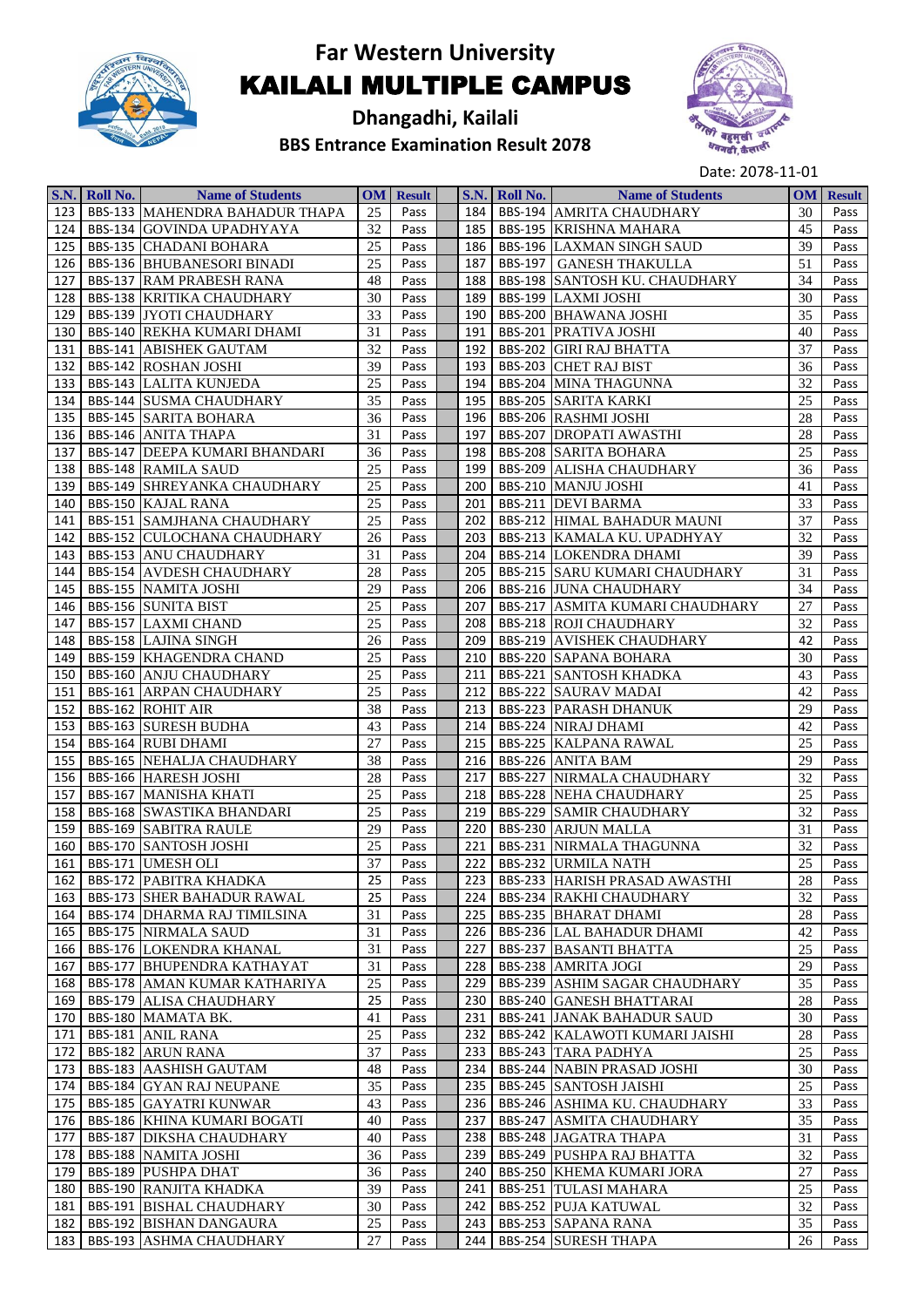

#### **Dhangadhi, Kailali BBS Entrance Examination Result 2078**



|            | S.N. Roll No. | <b>Name of Students</b>                                                |          | <b>OM</b> Result |            | <b>S.N.</b> Roll No. | <b>Name of Students</b>                                       |          | <b>OM</b> Result |
|------------|---------------|------------------------------------------------------------------------|----------|------------------|------------|----------------------|---------------------------------------------------------------|----------|------------------|
| 245        |               | <b>BBS-255 RAJ KUMAR CHAUDHARY</b>                                     | 25       | Pass             | 306        |                      | BBS-317 MINA JOSHI                                            | 25       | Pass             |
| 246        |               | <b>BBS-256 ASMITA BHATTA</b>                                           | 40       | Pass             | 307        |                      | BBS-319 SITA KUMARI K.C.                                      | 34       | Pass             |
| 247        |               | <b>BBS-257 ASMITA PAUDEL</b>                                           | 40       | Pass             | 308 l      |                      | <b>BBS-320 RATAN SUNAR</b>                                    | 28       | Pass             |
| 248        |               | <b>BBS-258 BASHANT RAJ BADU</b>                                        | 45       | Pass             | 309        |                      | <b>BBS-321 MANOJ CHAUDHARY</b>                                | 33       | Pass             |
| 249        |               | <b>BBS-259 LAXMI BUDHA</b>                                             | 25       | Pass             | 310        |                      | <b>BBS-322 TIKA BUDHAMAGAR</b>                                | 33       | Pass             |
| 250        |               | <b>BBS-260 MANISHA JOSHI</b>                                           | 29       | Pass             | 311        |                      | <b>BBS-323 BIJAY RAJ JOSHI</b>                                | 30       | Pass             |
| 251        |               | <b>BBS-261 MAHAMATI CHAUDHARY</b>                                      | 31       | Pass             | 312        |                      | <b>BBS-324 BINOD DHANT</b>                                    | 29       | Pass             |
| 252        |               | <b>BBS-262 SHARAL SHARMA</b>                                           | 29       | Pass             | 313        |                      | <b>BBS-325 SHIKHAR RAWAL</b>                                  | 31       | Pass             |
| 253        |               | <b>BBS-263 RAGHUNATH BIST</b>                                          | 27       | Pass             | 314        |                      | <b>BBS-326 MILAN DHANT</b>                                    | 37       | Pass             |
| 254        |               | <b>BBS-264 BIPANA CHAUDHARY</b>                                        | 29       | Pass             | 315        |                      | <b>BBS-327 SAPANA BINADI</b>                                  | 37       | Pass             |
| 255        |               | <b>BBS-265 NIRMALA KHADKA</b>                                          | 25       | Pass             | 316        |                      | <b>BBS-328 RENUKA CHAUDHARY</b>                               | 41       | Pass             |
| 256        |               | <b>BBS-266 SALINA CHAUDHARY</b>                                        | 25       | Pass             | 317        |                      | <b>BBS-329 SURAJ BASNET</b>                                   | 27       | Pass             |
| 257        |               | <b>BBS-267 SUSMITA KUNWAR</b>                                          | 32       | Pass             | 318        |                      | <b>BBS-330 RAJENDRA PRASAD JOSHI</b>                          | 28       | Pass             |
| 258        |               | <b>BBS-268 BHAGWATI KUMARI SAUD</b>                                    | 25       | Pass             | 319        |                      | <b>BBS-331 MAHESHWORI SUNAR</b>                               | 33       | Pass             |
| 259        |               | <b>BBS-269 RABINA KHADKA</b>                                           | 29       | Pass             | 320        |                      | <b>BBS-332 DIPIKA CHAUDHARY</b>                               | 25       | Pass             |
| 260        |               | <b>BBS-270 PUJA KUMARI BOHARA</b>                                      | 29       | Pass             | 321        |                      | <b>BBS-333 MANISHA BUDHA</b>                                  | 39       | Pass             |
| 261        |               | <b>BBS-271 LAXMI KUNWAR</b>                                            | 25       | Pass             | 322        |                      | <b>BBS-334 MILAN KUMARI CHAUDHARY</b>                         | 36       | Pass             |
| 262        |               | <b>BBS-273 KUSHAL BOHARA</b>                                           | 48       | Pass             | 323        |                      | <b>BBS-335 JEEVAN CHAUDHARY</b>                               | 40       | Pass             |
| 263        |               | <b>BBS-274 HIMAL THAPA</b>                                             | 39       | Pass             | 324        |                      | <b>BBS-336 SANJANA KARKI</b>                                  | 39       | Pass             |
| 264        |               | <b>BBS-275 HIKMAT BAHADUR KHADKA</b>                                   | 40       | Pass             | 325        |                      | <b>BBS-337 DINESH RANA</b>                                    | 40       | Pass             |
| 265        |               | <b>BBS-276 HIKMAT BUDHA</b>                                            | 40       | Pass             | 326        |                      | <b>BBS-338 GANESH SINGH DHAMI</b>                             | 43       | Pass             |
| 266        |               | <b>BBS-277 BIKASH BAHADUR BUDHA</b>                                    | 29       | Pass             | 327        |                      | <b>BBS-339 MANMATI PANT</b>                                   | 25       | Pass             |
| 267        |               | <b>BBS-278 ROSHAN RAWAT</b>                                            | 33       | Pass             | 328        |                      | <b>BBS-340 KARISHMA BARALI</b>                                | 37       | Pass             |
| 268        |               | BBS-279 ANIL JOSHI                                                     | 41       | Pass             | 329        |                      | <b>BBS-342 SUMAN CHAUDHARY</b>                                | 37       | Pass             |
| 269        |               | <b>BBS-280 PUSKAR BISTA</b>                                            | 35       | Pass             | 330        |                      | <b>BBS-343 SANJOG BK</b>                                      | 31       | Pass             |
| 270        |               | <b>BBS-281 JANAKI KUMARI BHATTA</b>                                    | 25       | Pass             | 331        |                      | <b>BBS-344 ROSHAN CHAUDHARY</b>                               | 31       | Pass             |
| 271        |               | <b>BBS-282 DHAN BAHADUR KUNWAR</b>                                     | 49       | Pass             | 332        |                      | <b>BBS-345 NIRMALA BHATTA</b>                                 | 40       | Pass             |
| 272        |               | <b>BBS-283 JAGDISH KUNWAR</b>                                          | 40       | Pass             | 333        |                      | <b>BBS-346 PASHUPATI JOSHI</b>                                | 45       | Pass             |
| 273        |               | <b>BBS-284 NABIN BHATTA</b>                                            | 31       | Pass             | 334        |                      | <b>BBS-347 DIPESH CHAUDHARY</b>                               | 39       | Pass             |
| 274        |               | <b>BBS-285 SUSMITA CHAUDHARY</b>                                       | 30       | Pass             | 335        |                      | <b>BBS-348 ASHMA BHANDARI</b>                                 | 28       | Pass             |
| 275        |               | <b>BBS-286 BIKRAM CHAUDHARY</b>                                        | 29       | Pass             | 336        |                      | <b>BBS-349 DURGA KUMARI BHANDARI</b>                          | 35       | Pass             |
| 276        |               | <b>BBS-287 RAJ BAHADUR CHAUDHARY</b>                                   | 31       | Pass             | 337        |                      | <b>BBS-350 LALITA BUDHAMAGAR</b>                              | 25       | Pass             |
| 277        |               | <b>BBS-288 RAJAN OLI</b>                                               | 32       | Pass             | 338        |                      | <b>BBS-351 LAXMI KUMARI KHADKA</b>                            | 36       | Pass             |
| 278        |               | <b>BBS-289 LUKESH CHAUDHARY</b>                                        | 31       | Pass             | 339        |                      | <b>BBS-352 MAHENDRA BIST</b>                                  | 34       | Pass             |
| 279        |               | <b>BBS-290 SURESH OJHA</b>                                             | 31       | Pass             | 340        |                      | <b>BBS-353 SURYA RAJ JAISHI</b>                               | 42       | Pass             |
| 280        |               | <b>BBS-291 LOKENDRA SHAHU</b>                                          | 36       | Pass             | 341        |                      | <b>BBS-354 OM PRAKASH KOIRALA</b>                             | 33       | Pass             |
| 281        |               | <b>BBS-292 SARSWOTI KATHARIYA</b>                                      | 27       | Pass             | 342        |                      | <b>BBS-355 BIPAN RANA</b>                                     | 34       | Pass             |
| 282        |               | <b>BBS-293 CHANDRA UPADHYAYA</b>                                       | 25       | Pass             | 343        |                      | <b>BBS-356 SUNIL CHAUDHARY</b>                                | 26       | Pass             |
| 283        |               | <b>BBS-294 SRISTHI DAMAI</b>                                           | 33       | Pass             | 344        |                      | <b>BBS-357 HEERA BHATTA</b>                                   | 34       | Pass             |
| 284        |               | <b>BBS-295 SANTOSHI BOHARA</b>                                         | 27       | Pass             |            |                      | 345 BBS-358 JEEBAN BAHADUR JAGARI                             | 35       | Pass             |
| 285        |               | <b>BBS-296 ALISH DEWAL</b>                                             | 28       | Pass             | 346        |                      | <b>BBS-359 SANJEEV CHAUDHARY</b>                              | 30       | Pass             |
| 286        |               | <b>BBS-297 USHA CHAUDHARY</b>                                          | 34       | Pass             | 347        |                      | <b>BBS-360 NISHA CHAUDHARY</b>                                | 25       | Pass             |
| 287        |               | <b>BBS-298 RAJNISH PANT</b>                                            | 48       | Pass             | 348        |                      | <b>BBS-361 MUKESH RAJ JOSHI</b>                               | 34       | Pass             |
| 288        |               | <b>BBS-299 MIRA CHAUDHARY</b>                                          | 25       | Pass             | 349        |                      | <b>BBS-362 DIPESH CHAUDHARY</b>                               | 28       | Pass             |
| 289        |               | <b>BBS-300 ANITA DHAMI</b>                                             | 34       | Pass             | 350        |                      | <b>BBS-363 KRISHNA SAUD</b>                                   | 29       | Pass             |
| 290        |               | <b>BBS-301 SUDIP PARAJULI</b>                                          | 34       | Pass             | 351        |                      | BBS-364 LAXMI B.K.                                            | 25       | Pass             |
| 291        |               | <b>BBS-302 PURNIMA BOHARA</b>                                          | 29       | Pass             | 352        |                      | <b>BBS-365 NEHA MAHATO</b>                                    | 35       | Pass             |
| 292        |               | <b>BBS-303 SAPANA PATALI</b>                                           | 34       | Pass             | 353        |                      | BBS-366 ARYAN YADAV                                           | 41       | Pass             |
| 293        |               | <b>BBS-304 KARUNAKAR ROSYARA</b>                                       | 40       | Pass             | 354        |                      | <b>BBS-367 MUKESH BHANDARI</b>                                | 25       | Pass             |
| 294        |               | <b>BBS-305 LALIT OJHA</b>                                              | 25       | Pass             | 355        |                      | <b>BBS-368 SITA KUMARI OJHA</b>                               | 25       | Pass             |
|            |               |                                                                        | 25       |                  | 356        |                      | <b>BBS-370 NARESH RAJ BHATTA</b>                              | 44       |                  |
| 295        |               | <b>BBS-306 SHALIGRAM BINADI</b><br><b>BBS-307 GOMA CHAUDHARY</b>       | 25       | Pass             | 357        |                      | <b>BBS-371 KHAGENDRA BHATTA</b>                               | 30       | Pass             |
| 296<br>297 |               | <b>BBS-308 PRADIP KUMAR ROKAYA</b>                                     | 30       | Pass<br>Pass     | 358        |                      |                                                               | 25       | Pass             |
|            |               | <b>BBS-309 LALITA KUMARI BINADI</b>                                    | 34       |                  | 359        |                      | <b>BBS-372 ROHIT SUBEDI</b><br><b>BBS-373 SMRITI DAILEKHI</b> | 36       | Pass             |
| 298        |               |                                                                        | 31       | Pass             | 360        |                      |                                                               | 46       | Pass             |
| 299        |               | <b>BBS-310 JANAKI KUMARI RANA</b><br><b>BBS-311 SHARMILA CHAUDHARY</b> | 29       | Pass             | 361        |                      | BBS-374 SITIZA SINGH                                          |          | Pass             |
| 300        |               |                                                                        | 36       | Pass             |            |                      | <b>BBS-375 DURGA SHAHI</b>                                    | 46       | Pass             |
| 301        |               | BBS-312 JANAKI KUMARI BHANDARI<br><b>BBS-313 SANJITA CHAUDHARY</b>     |          | Pass             | 362<br>363 |                      | <b>BBS-376 SHER MAHARA</b>                                    | 26<br>39 | Pass             |
| 302        |               | <b>BBS-314 NET RAJ BHATTA</b>                                          | 26<br>55 | Pass             |            |                      | <b>BBS-377 SAMJHANA RANA</b>                                  | 33       | Pass             |
| 303        |               |                                                                        |          | Pass             | 364        |                      | <b>BBS-378 YUBAK DHAMI</b>                                    |          | Pass             |
| 304        |               | <b>BBS-315 RAJAN CHAUDHARY</b>                                         | 27       | Pass             | 365 I      |                      | <b>BBS-379 GAUTAM RANA</b>                                    | 29       | Pass             |
| 305        |               | <b>BBS-316 DIPA KUMARI CHAUDHARY</b>                                   | 33       | Pass             |            |                      | 366 BBS-380 NARESH SAUD                                       | 30       | Pass             |